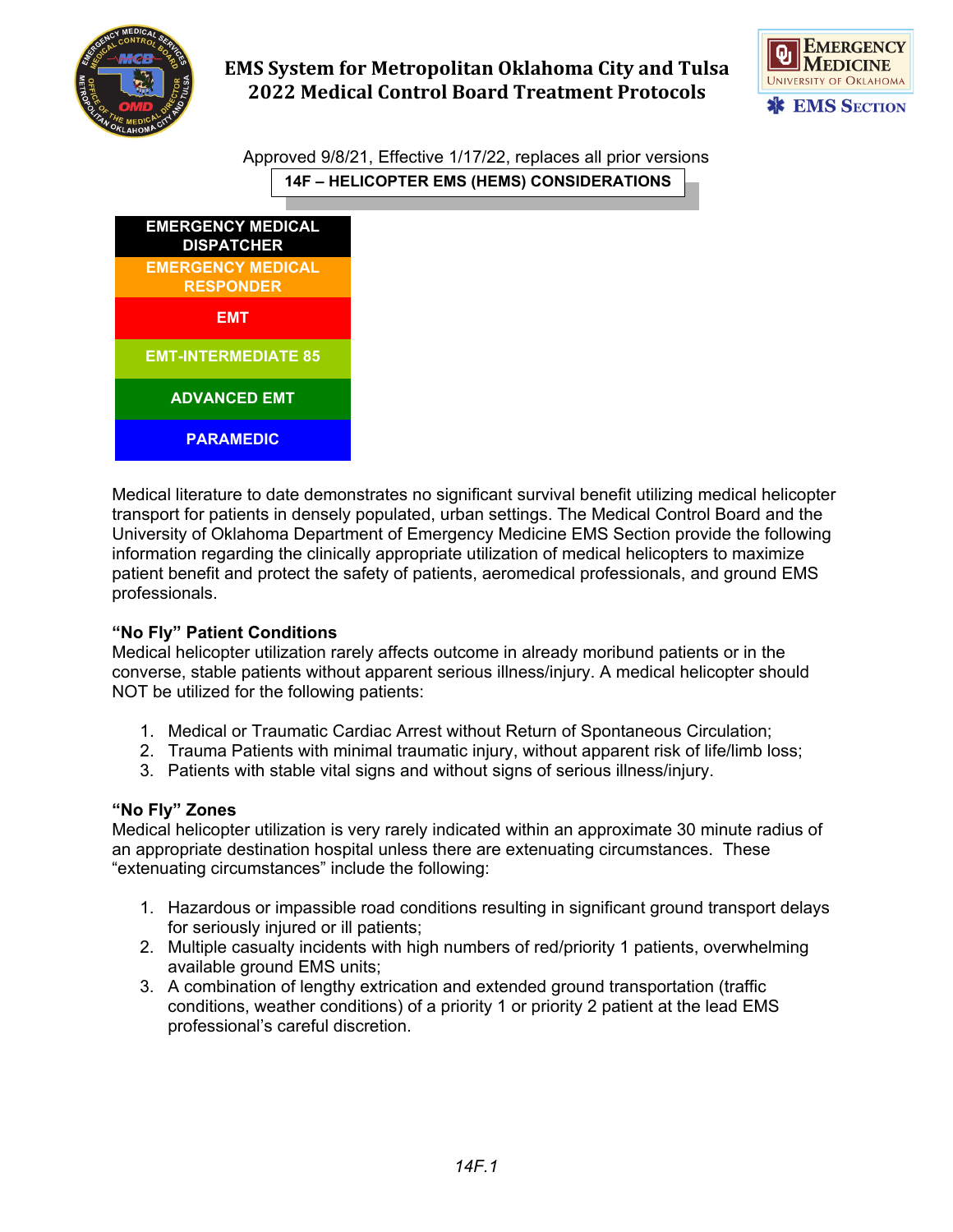

# **EMS System for Metropolitan Oklahoma City and Tulsa 2022 Medical Control Board Treatment Protocols**



Approved 9/8/21, Effective 1/17/22, replaces all prior versions **PROTOCOL 14F: Helicopter EMS (HEMS) Considerations, cont.**

### **Medical Helicopter Utilization:**

At incidents greater than 30 minutes from the appropriate destination hospital, the decision to activate a medical helicopter response should be based upon an EMS professional's assessment of the patient's clinical condition, factoring in apparent and/or suspected illness or injury, mechanisms of injury – if applicable, anticipated scene time, and anticipated ground transport time to an appropriate destination hospital (eg. cardiac catheterization capable hospital or trauma center). Medical helicopters should not be activated until an EMS professional or medically-trained law enforcement officer has assessed the patient. Further utilization concepts include:

- 1. EMS professionals on scene may elect to activate a medical helicopter if flight time to the incident, flight scene time, and return flight time would still allow a critical patient to arrive at an appropriate destination hospital significantly faster by air.
- 2. If ground EMS transport capability is not on scene and a decision is being factored as to ground or air transport, the on scene EMS professionals should first request an ETA for the ground transport unit. If the on scene EMS professionals then judge transport time by ground will be detrimental to the patient clinical condition, a medical helicopter response can be activated. This decision should be communicated to ground EMS agency to keep all responding apparatus crews aware of scene and patient dynamics.
- 3. If uncertain whether medical helicopter activation is in the best interest of the patient, contact OLMC at the anticipated destination hospital for consultation and determination of transport mode and destination.
- 4. The primary determinant of helicopter transport mode is to achieve getting the critical patient to the most appropriate definitive care hospital in the shortest amount of time. The medical helicopter to be utilized is the medical helicopter appropriate for the patient's needs and closest to the incident location.

## **Cancellation of Medical Helicopter Activation:**

An EMS professional may cancel a medical helicopter response after being activated if patient condition significantly improves or deteriorates to meet "no fly" criteria. Keep in mind, though, that once a medical helicopter is responding to the scene, it is generally unwise to cancel that response. EMS professionals should avoid requesting a medical helicopter response, canceling the response, and then having to request the helicopter again. Such a situation prolongs scene time and helicopter response time in addition to conveying indecisive patient care.

### **Landing Zone:**

Appropriate fire or law enforcement personnel will be responsible for establishing and maintaining a safe landing zone.